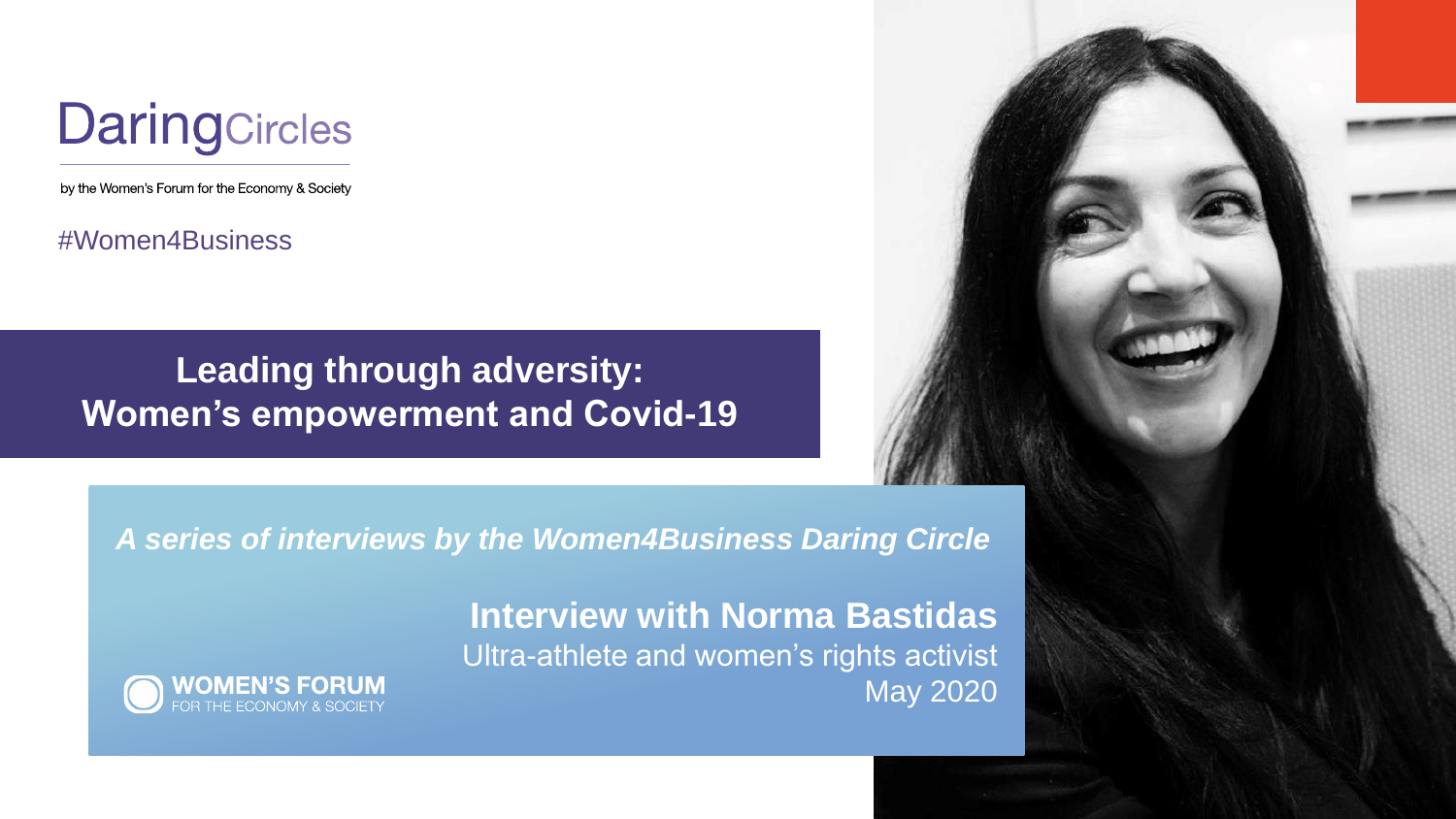## **#Women4Business Interviews**

*How are women being impacted by COVID-19, and how are they leading to address the challenges faced by others? To learn, The Women's Forum for the Economy and Society is conducting a series of interviews with women entrepreneurs and ambassadors for women's empowerment around the world.* 

*These interviews are unveiling unique insights into the far-reaching impacts of Covid-19, and the diverse ways these inspiring women are responding to the crisis with leadership and innovation.*

## **Beyond recovery: designing an inclusive world**

In the face of the new reality instilled by this pandemic, we are bound together more than ever. Let's dial up our solidarity as we design an inclusive recovery: for the women who continue to be disproportionately affected, and for everyone else who needs their leadership and positive impact. This crisis has reminded us of how critical our work is: of the urgent need to reshape the world together, driven by our **common purpose** to accelerate inclusive progress.

**We care**. **We share**. **We dare.**

#### **Norma Bastidas, Ultra-athlete and women's rights activist**

The Women's Forum met with Norma Bastidas, ambassador for women's empowerment and the fastest female in history to run seven of the planet's most unforgiving environments on seven separate continents in seven months. Having overcome poverty, rape, abuse and addiction, Norma found another opportunity to teach her children the incredible strength of the human spirit. She seeks to show that we can all have a positive impact on other people's lives and change the world around us.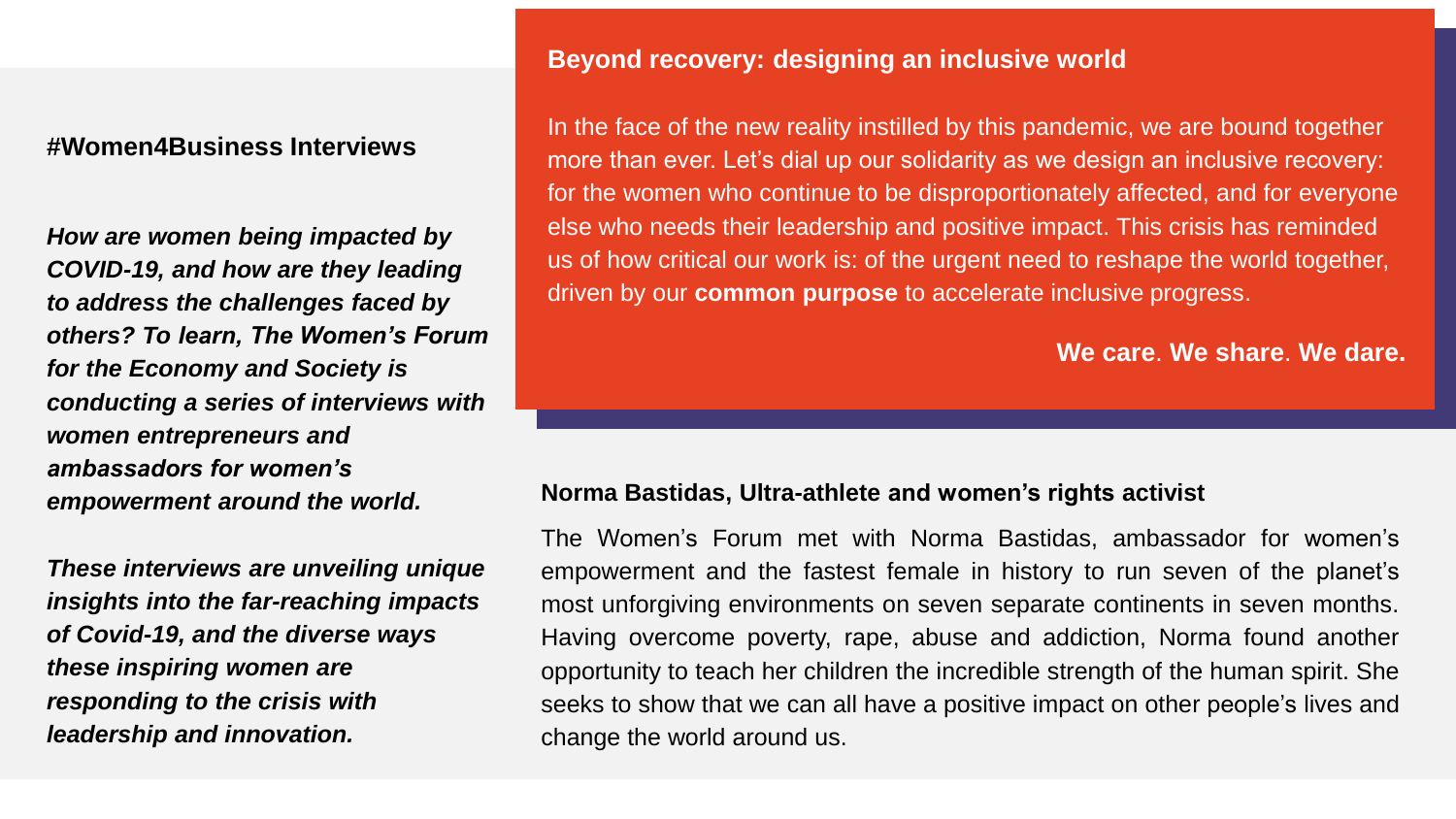**Norma, you have shown the world that you can have a positive impact on other people's lives while facing your own challenges. Can you tell us more about how you have overcome difficulties you have encountered in your life?** 

The most difficult thing about overcoming challenges is getting past the emotional response. This is natural under challenging circumstances - especially if we feel the situation is unfair or unpredictable - but I believe you need to tap into an intellectual response as soon as you can. The best response is to move quickly from feeling "this is unfair" to thinking " what do I need to do to get out of this difficult situation?".

**The opportunities will only emerge if we focus on finding a way to adapt to the changing world around us**

**How have you been directly impacted by COVID-19, and what do you see as the biggest challenges emerging more broadly, now and in the future? How are you responding?**

I was months away from signing a TV network deal to develop content about social issues that impact women and immigrants. It has been a long, and hard road to be invited to the table and to finally have decision makers highlighting how women's issues are important. The pandemic will affect women and girls economically and socially in greater numbers because they are already vulnerable. What I am doing right now is adapting to the circumstances and creating content fast and in the format that people are consuming right now, such as social media. I have just self-published an eBook to skip the long process that usually accompanies formal publishing, to urgently continue the conversation about women's issues around the world.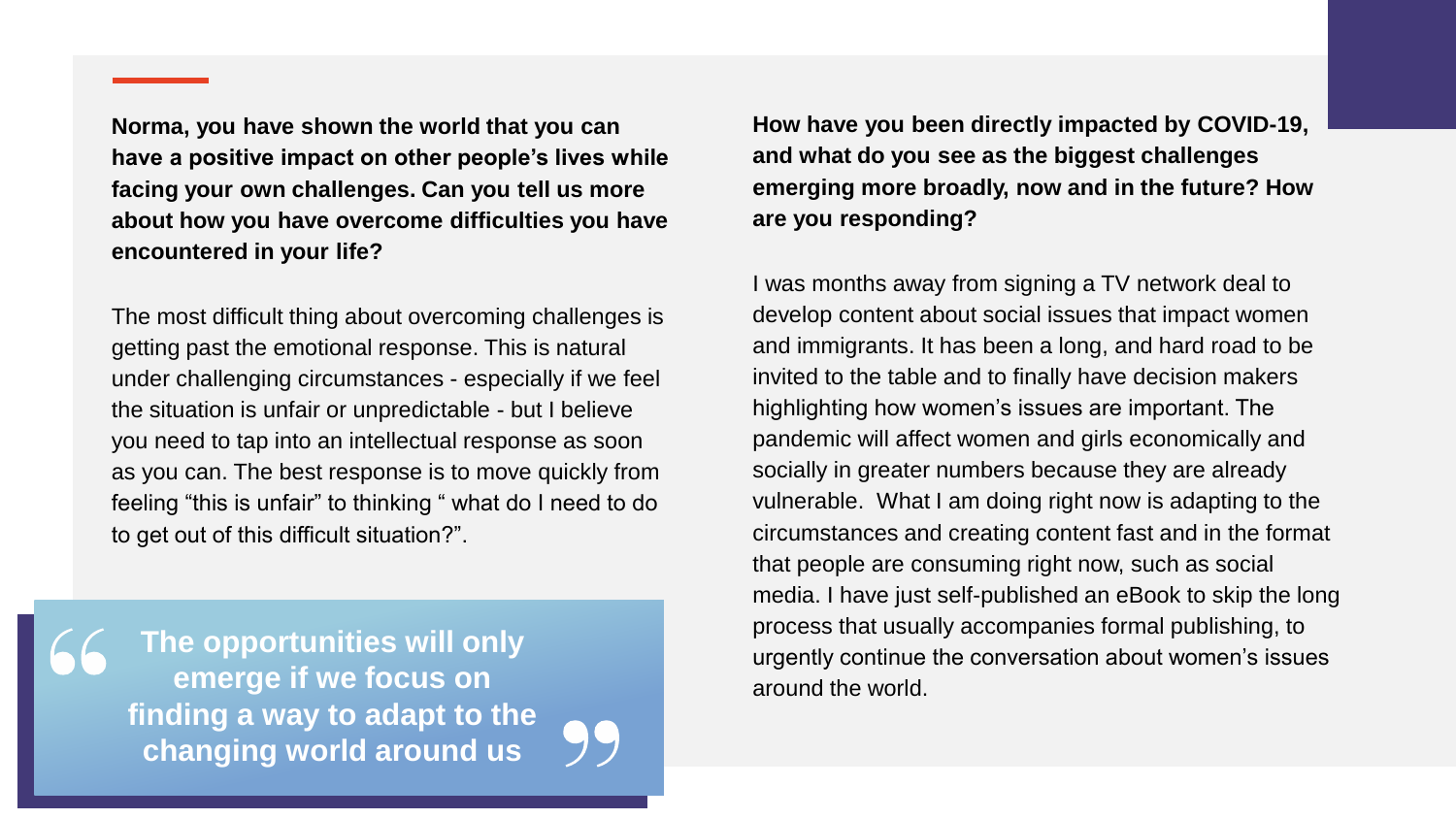**Do you see any opportunities emerging from the pandemic? Have you done anything to support or have a positive impact on others in this challenging time?**

The opportunities will only emerge if we focus on finding a way to adapt to the changing world around us. I not only lost my source of income when the motion picture industry went into a long hiatus, but a lot of my family members were impacted in a way that would be very difficult to overcome. Fortunately, I was able to help my sister and her family in Spain when she lost her job, by letting her use my place rent free so she didn't have to worry. My son who is visually impaired lost his source of income too. No jobs are available for him either now, so I moved in with him and I am paying his rent by working at an hourly wage job.

I joined the essential workers workforce and this has really enhanced my understanding of the issues affecting workers earning the minimal wage. The majority of my co-workers are women and/or immigrants.

# **If you have a message to share with other women on the frontlines at this time, what is it?**

Many of the jobs designated as essential are held by women. Women are on the frontlines in greater numbers right now, but the circumstances haven't improved for women it has only made the pay gap more obvious. The best way to thank us, the women working on the frontlines, will be to finally reward us with equal pay and opportunities to advance our careers.

 $66$ 

**The best way to thank us, the women working on the frontlines, will be to finally reward us with equal pay and opportunities to advance our careers**